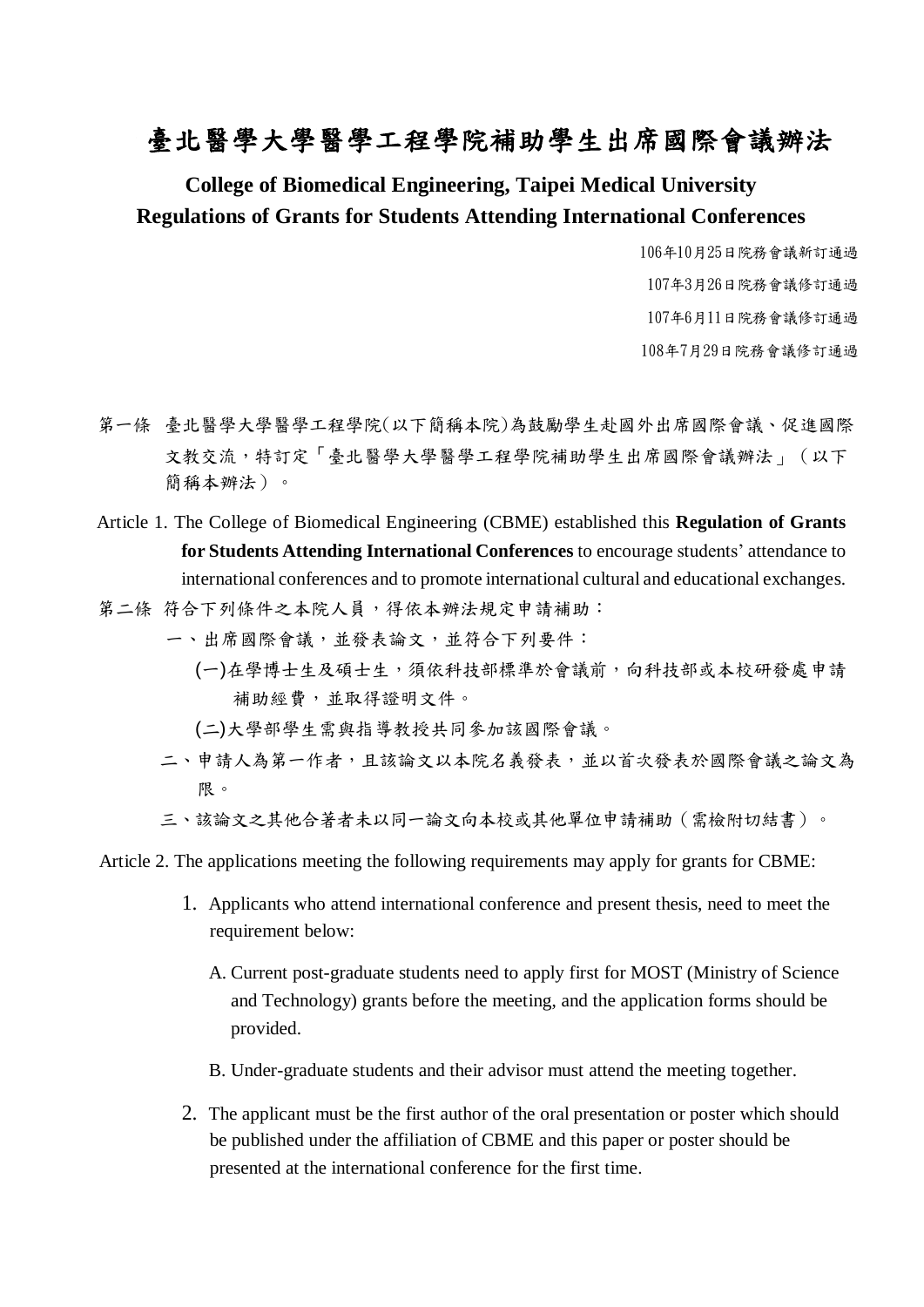- 3. The applicants should provide a declaration that no other grants have been applied by the co-authors from TMU or any other off-campus units.
- 第三條 本辦法所定之補助,以補助下列項目之經費為限,且歐、美洲地區口頭發表五萬元為 上限、海報發表不超過三萬元;紐、澳地區口頭發表四萬元為上限、海報發表不超過 二萬元;亞洲地區口頭發表不超發表不超過一萬元;其他地區不超過 五萬元為原則:
	- 一、往返機票:由國內至國際會議舉行地點最直接航程之往返經濟艙機票,按核定之定 額內核實補助,由申請人自行墊購。
	- 二、會議之報名費及註冊費(不包括其它雜支如論文集、會員年費、餐費等)。
	- 三、會議期間之生活費,依中央政府各機關派赴國外各地區出差人員生活費日支數額標 準核定之。 前項補助,申請人如已獲其他單位補助者,僅補助扣除其他單位補助 經費之差額。
- Article 3. The grant can only cover the following types of expenses and the maximum financial support is as below:

 In Europe and America, an oral presentation will be subsidized for a maximum of NT\$50,000 and poster presentation for a max amount of NT\$30,000; In New Zealand and Australia, an oral presentation will be subsidized at a maximum of NT\$40,000 and poster presentation for a max amount of NT\$20,000; In Asia, oral presentation will be subsidized at a maximum of NT\$30,000 and poster presentation for a max amount of NT\$10,000; In other areas, there will be a maximum funding amount of NT\$50,000.

Such funding is intended to cover:

- 1. Two-way airline ticket: direct return flight from Taiwan to the venue of the international conference in economy class, which need to be subsided within actual expenses and the applicant should pay first on his/her own bill.
- 2. Registration fee to the international conference, not including any miscellaneous cost for Proceeding, annual member fee, or meal expenses etc.
- 3. The standard of living expenses during the conference in accordance with the "Amount Table of Personal Daily Living Allowance for Business Trips Delegated by Central Government Agency". If the applicant has been granted a living expense subsidy from another unit, the difference in the amount of the subsidy for such other units will be deducted.
- 第四條 依本辦法申請補助原則如下:
	- 一、大學部學生及碩士班學生在學期間以補助一次為限;博士班學生每兩學年度得補 助一次。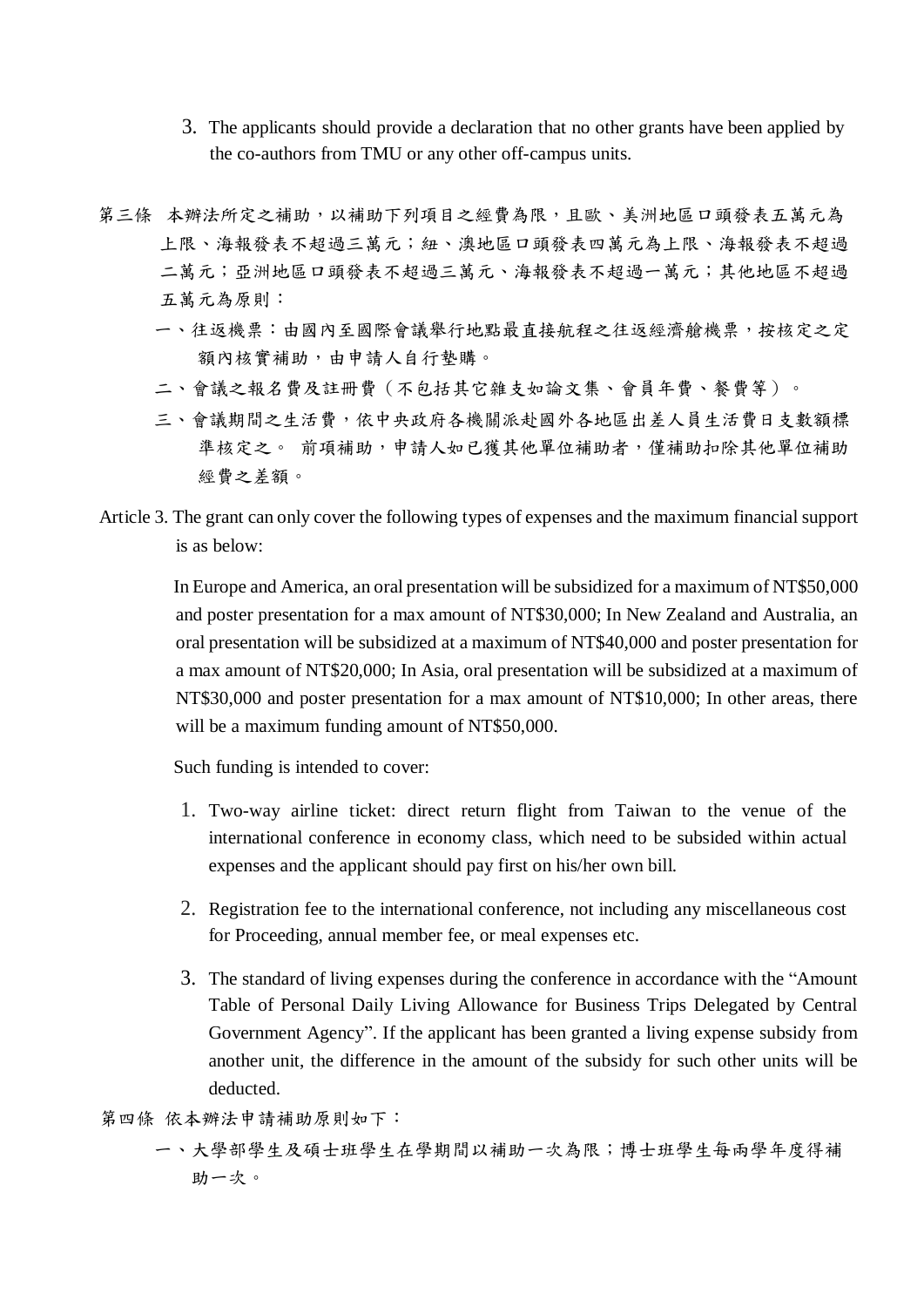- 二、若事後得知獲外部補助,本院將不再補助。若無外部補助,即可依循本辦法申請  $\circ$
- 三、年度中若補助經費用罄,得不予補助。

Article 4. The subsidy applying principle is as follows:

- 1. For under-graduate and master graduate students , one applicant can receive only one subsidy. For Doctoral students, applicants can receive a subsidy every two academic years.
- 2. A subsidy is only provided to applicants who did not receive any other grants.
- 3. If the subsidy budget is used up there will be no additional subsidy provided.

第五條 本辦法所定之補助,其補助順序以口頭報告為優先;壁報論文次之,同一次的國際會 議中同一個實驗室裡最多同時補助兩位申請人,由院經費核發。

- Article 5. Higher priority for grants will be given to applicants due to give an oral presentation, then to those giving a poster presentation A maximum of two subsidies will be awarded to applicants from the same lab who are attending the same international conference. The overall grant will be provided by the CBME foundation.
- 第六條 申請人申請補助,應於該國際會議舉行日期至少四週前,備齊下列文件,送至本院申請 ,逾期概不予受理:
	- 一、申請表。
	- 二、論文接受函。
	- 三、擬發表之論文摘要。
	- 四、會議日程表。(附該會議官網議程URL)
	- 五、近年最具代表性之著作抽印本(至多三篇)。
	- 六、該發表論文之其他合著者未以同一論文向本校或其他單位申請補助之切結書。
	- 七、依第二條第一項規定向科技部或外部單位申請經費補助之證明文件。
- Article 6. Applications shall be made at least four weeks before the international conference, and the following documents shall be provided. Overdue applications will not be accepted.
	- 1. The application form.( Appendix 1)
	- 2. The letter of acceptance for the conference
	- 3. Abstract of the paper which will be presented.
	- 4. Schedule of the conference. (URL of the meeting official site)
	- 5. Copy of recent representative publications (three at most).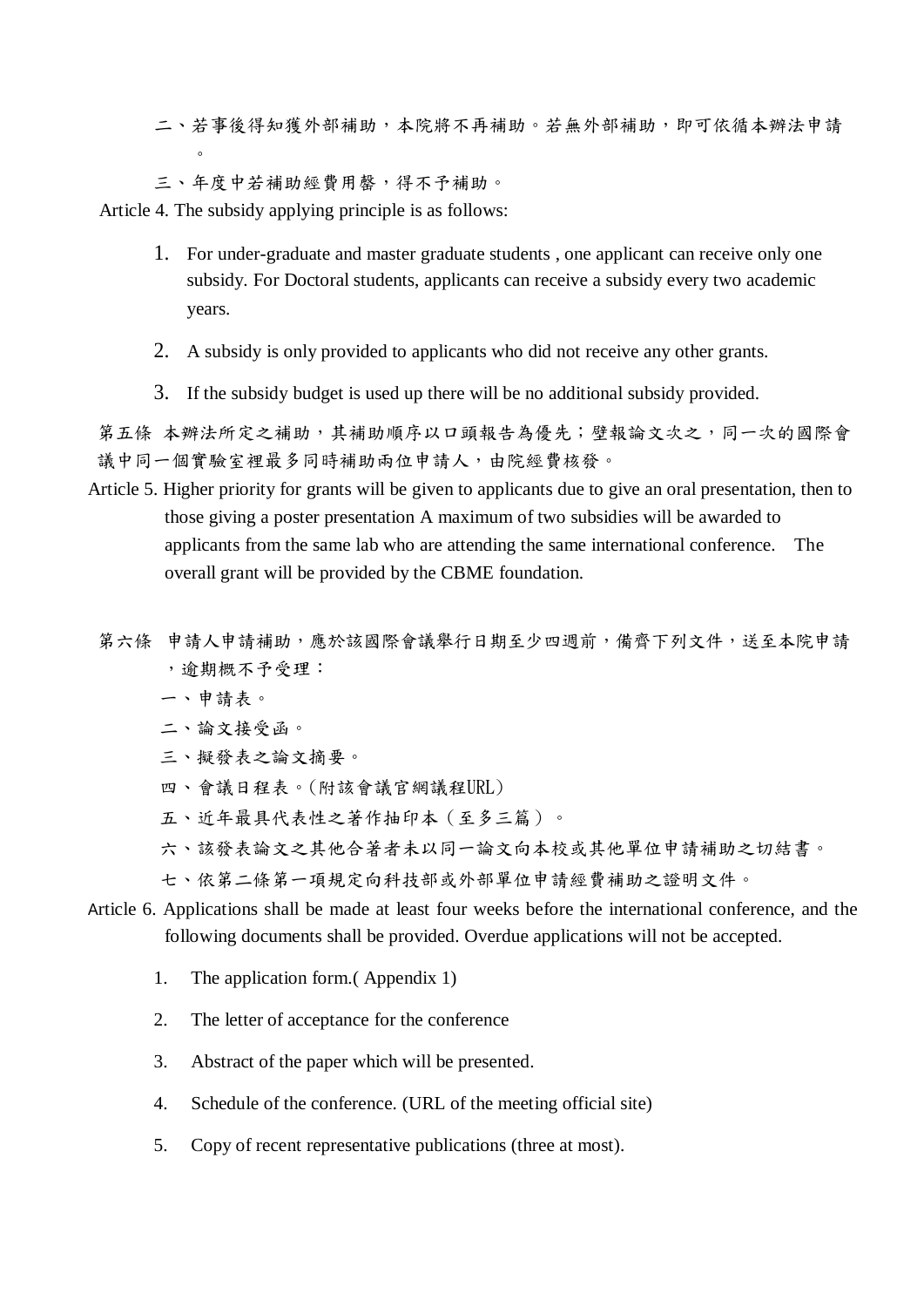- 6. The declaration that no other grants have been applied by the co-authors from TMU or other units for the same presentation. (Appendix 3)
- 7. Documented evidence of the application for financial assistance to the MOST or the foundation referred to in the first paragraph of article 2.

第七條 依本辦法申請補助之申請案,由本院邀請三位審查委員審查通過後,經院長同意後補助。

- Article 7. Applications within this regulation should be reviewed by three committee members appointed by the dean and would be granted after approved by the dean.
- 第八條 經奉核定補助者,申請人如有變更行程或取消行程時,應事先陳報本院,並送原審查 委員審核。
- Article 8. For those whose grants were approved, changing or canceling the itinerary must be reported to CBME in advance and has to be verified by the original committee members.
- 第九條 依本辦法規定受補助者,經費之核銷,應依下列規定辦理:
	- 一、應於返國一個月內,檢具出國報告,以電子郵件方式傳送至本院。
	- 二、應於返國二週內,依本校財務處規定,填寫核銷明細表,並依核定補助項目檢具 所需文件,經系所主管用印後,送本院彙整,報財務處核銷。辦理前項核銷, 機票費、註冊費及生活費,並應檢具下列單據:
		- 一、機票費:機票票根正本或電子機票;國際線航空機票,應檢具購票證明單或 旅行業代收轉付收據及登機證存根。
		- 二、註冊費:註冊費收據正本、外幣兌換水單。
		- 三、生活費:臺灣銀行歷史匯率表及中央政府各機關派赴國外各地區 出差人員生活費日支數額表。
- Article 9. In accordance with the provisions of this subvention, the reimbursement of funds shall be processed according to the following provisions:
	- A. Within one month after return, a report needs to be sent to the secretary of their college or institute in CBME by e-mail.
	- B. Within two weeks after return, according to the Financial department regulations, applicants shall complete the documents required, signed by institute directors and deliver them to CBME. To obtain reimbursement, airline fee, registration fees and living expenses should be provided as follow:
		- 1. Airline Fee: original or electronic ticket; International airline tickets should include ticket purchase verification or the original receipt of flight ticket, and the boarding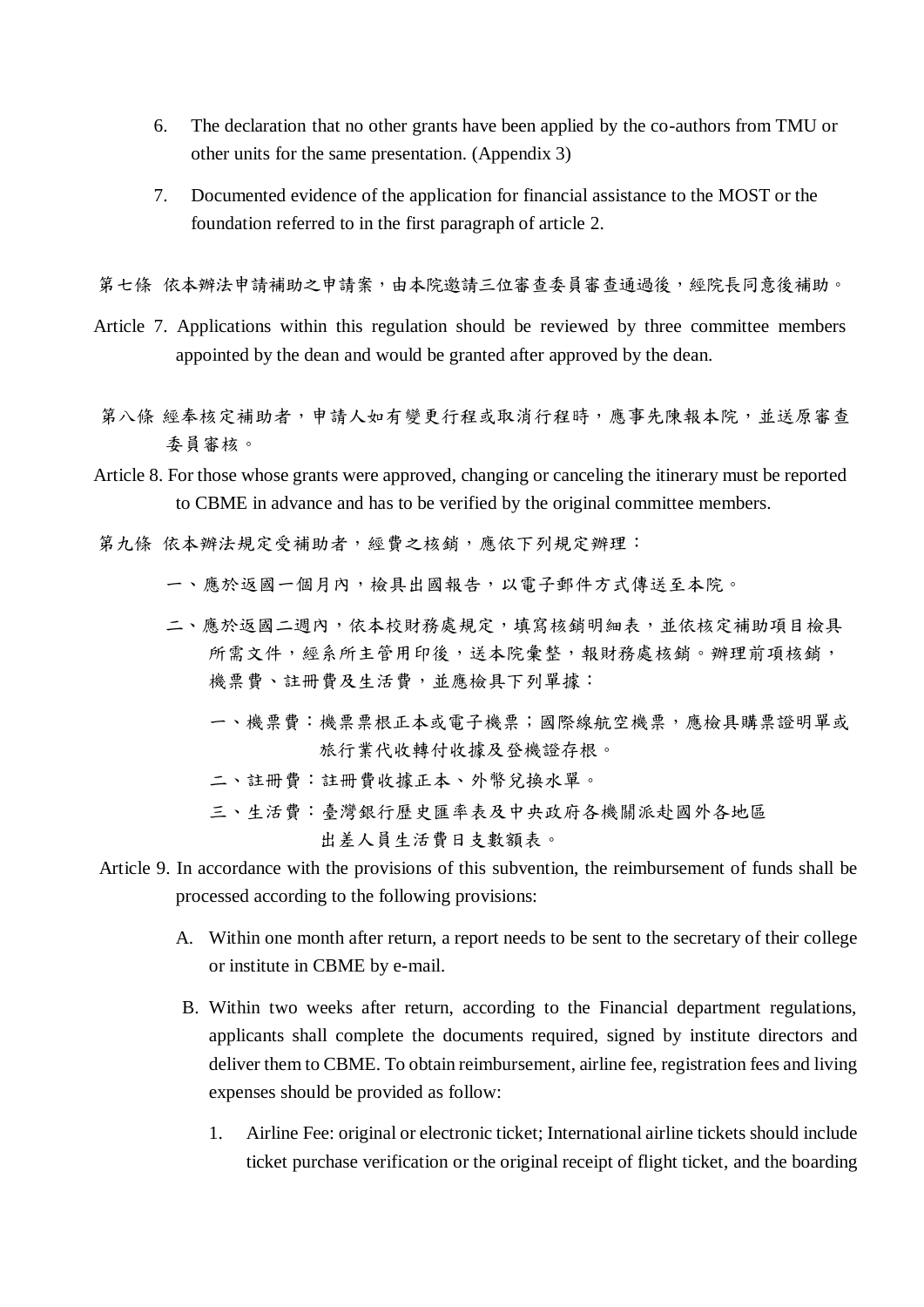pass stub.

- 2. Registration fee: The original receipt of registration fees and Foreign Exchange Memo.
- 3. Living expenses: Foreign Exchange Memo or historical exchange rate in Taiwan Bank. Or the Table of Personal Daily Living Allowance for Business Trips Delegated by Central Government Agency

第十條 本辦法經院務會議通過後公告施行;修正時亦同。

Article 10. This regulation will be implemented after being approved by the College Affairs Council. All amendments shall be treated likewise.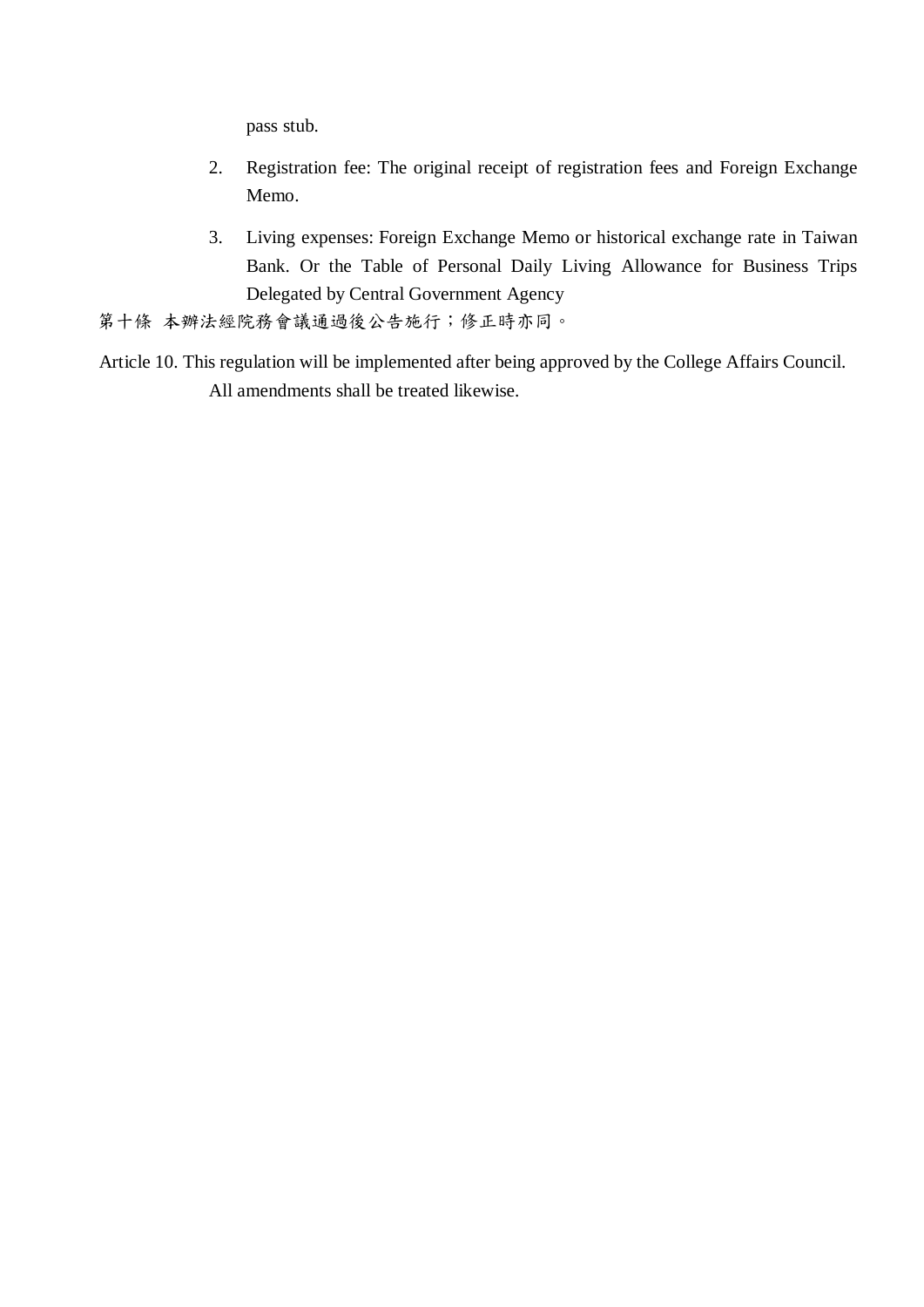# 臺北醫學大學醫學工程學院補助學生出席國際學術會議申請表

**Appendix 1: College of Biomedical Engineering, Taipei Medical University**

#### **Application Form for Grants for Students Attending International Conferences**

申請日期: 年 月 日

|                           |                                    |                            | Date of Application:<br>d<br>yr.<br>m |  |  |  |
|---------------------------|------------------------------------|----------------------------|---------------------------------------|--|--|--|
| 申請人姓名                     |                                    | 系所/年級                      |                                       |  |  |  |
| Applicant                 |                                    | Department/Year            |                                       |  |  |  |
| 學號                        |                                    | 身分證字號                      |                                       |  |  |  |
| Student ID                |                                    | Personal ID or ARC No.     |                                       |  |  |  |
| 聯絡方式<br>Contact Info.     | 電話 Phone:<br>手機 Mobile:<br>E-mail: |                            |                                       |  |  |  |
| 會議時間                      |                                    | 會議地點                       |                                       |  |  |  |
| <b>Conference Date</b>    |                                    | <b>Conference Location</b> |                                       |  |  |  |
| 會議名稱                      | (CN)                               |                            |                                       |  |  |  |
| <b>Conference Name</b>    | (ENG)                              |                            |                                       |  |  |  |
| 發表論文題目                    | (CN)                               |                            |                                       |  |  |  |
| Thesis Title              | (ENG)                              |                            |                                       |  |  |  |
| 論文指導教授                    |                                    |                            |                                       |  |  |  |
| Thesis Advisor            |                                    |                            |                                       |  |  |  |
|                           | 經                                  | 費 預 算 表 Budget             |                                       |  |  |  |
| 活動總預算                     |                                    |                            |                                       |  |  |  |
| Total budget              |                                    |                            |                                       |  |  |  |
| 金<br>支出項目<br>額            |                                    |                            | 說明並檢附估價文件供參考                          |  |  |  |
| Expenses types<br>Amount  |                                    | explanation                |                                       |  |  |  |
| 註冊費                       |                                    |                            |                                       |  |  |  |
| Registration fee          |                                    |                            |                                       |  |  |  |
| 交通費                       |                                    |                            |                                       |  |  |  |
| Transportation fee        |                                    |                            |                                       |  |  |  |
| 住宿費                       |                                    |                            |                                       |  |  |  |
| Accommodation fee         |                                    |                            |                                       |  |  |  |
| 生活費                       |                                    |                            |                                       |  |  |  |
| Miscellaneous expenditure |                                    |                            |                                       |  |  |  |
| 合計                        |                                    |                            |                                       |  |  |  |
| Total                     |                                    |                            |                                       |  |  |  |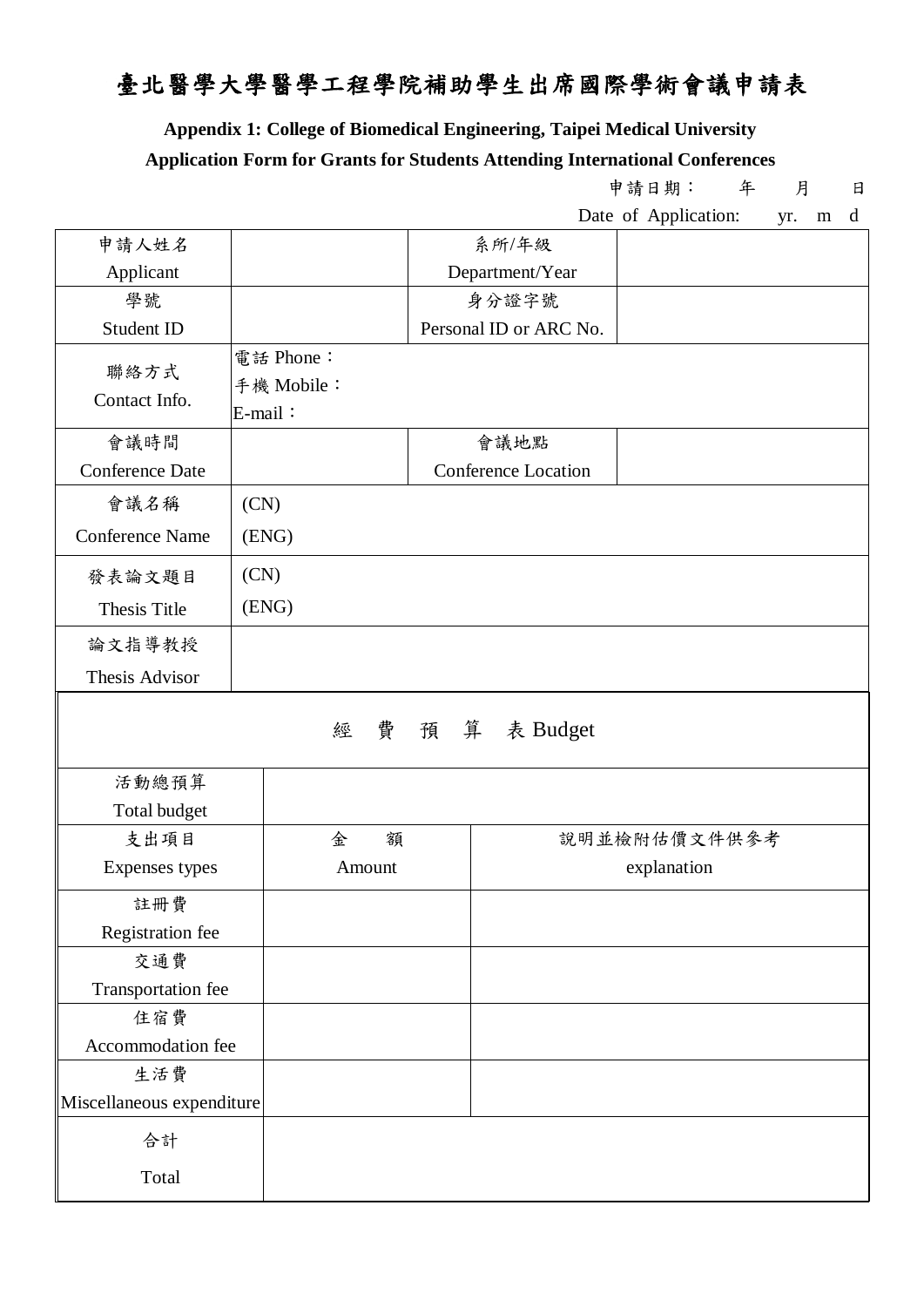|                 | 說明:本表支出項目可依需要增刪之。                                                   |                                                                               |               |  |  |  |  |
|-----------------|---------------------------------------------------------------------|-------------------------------------------------------------------------------|---------------|--|--|--|--|
|                 | Instruction: Items can be added to this form if needed.             |                                                                               |               |  |  |  |  |
|                 | 大會排定□Oral □ Poster □ Other                                          |                                                                               |               |  |  |  |  |
|                 | Type of presentation: $\Box$ Oral $\Box$ Poster $\Box$ Other        |                                                                               |               |  |  |  |  |
|                 | 附件:□出席國際會議通知                                                        |                                                                               |               |  |  |  |  |
|                 | Attachment: □ International conference notice.                      |                                                                               |               |  |  |  |  |
|                 |                                                                     | 有無獲其他單位補助之文件: □有,單位: □                                                        |               |  |  |  |  |
|                 |                                                                     |                                                                               |               |  |  |  |  |
|                 | Any similar grants from other unit? $\Box$ Yes, Unit:<br>□有,但尚未得知結果 |                                                                               |               |  |  |  |  |
|                 |                                                                     | $\Box$ Yes, under review.                                                     |               |  |  |  |  |
|                 |                                                                     | □無                                                                            |               |  |  |  |  |
|                 |                                                                     | N <sub>O</sub>                                                                |               |  |  |  |  |
|                 |                                                                     |                                                                               |               |  |  |  |  |
|                 |                                                                     |                                                                               |               |  |  |  |  |
|                 |                                                                     |                                                                               |               |  |  |  |  |
|                 |                                                                     |                                                                               |               |  |  |  |  |
| 單位主管 Unit Chief |                                                                     |                                                                               |               |  |  |  |  |
|                 | □上述文件從缺 □上述文件查核無誤                                                   |                                                                               |               |  |  |  |  |
|                 |                                                                     | 簽名 Signature:<br>$\square$ Documents deficiencies $\square$ Documents checked |               |  |  |  |  |
|                 | □予以推薦                                                               | □不予以推薦                                                                        |               |  |  |  |  |
|                 | $\Box$ Recommended $\Box$ Not recommended                           |                                                                               |               |  |  |  |  |
| 審核意見            | 審查小組 Review Group                                                   |                                                                               |               |  |  |  |  |
|                 | □通過                                                                 | □不通過,原因:                                                                      | 簽名 Signature: |  |  |  |  |
|                 | $\square$ Passed                                                    | □Not passed, reason:                                                          |               |  |  |  |  |
|                 | 核定金額:                                                               |                                                                               |               |  |  |  |  |
| Audit opinion   | Approved amount                                                     |                                                                               |               |  |  |  |  |
|                 |                                                                     |                                                                               |               |  |  |  |  |
|                 | 院長 Dean                                                             |                                                                               |               |  |  |  |  |
|                 | □同意                                                                 | □不同意,原因:<br>簽名 Signature:                                                     |               |  |  |  |  |
|                 | $\Box$ Approved<br>□Not approved, reason:                           |                                                                               |               |  |  |  |  |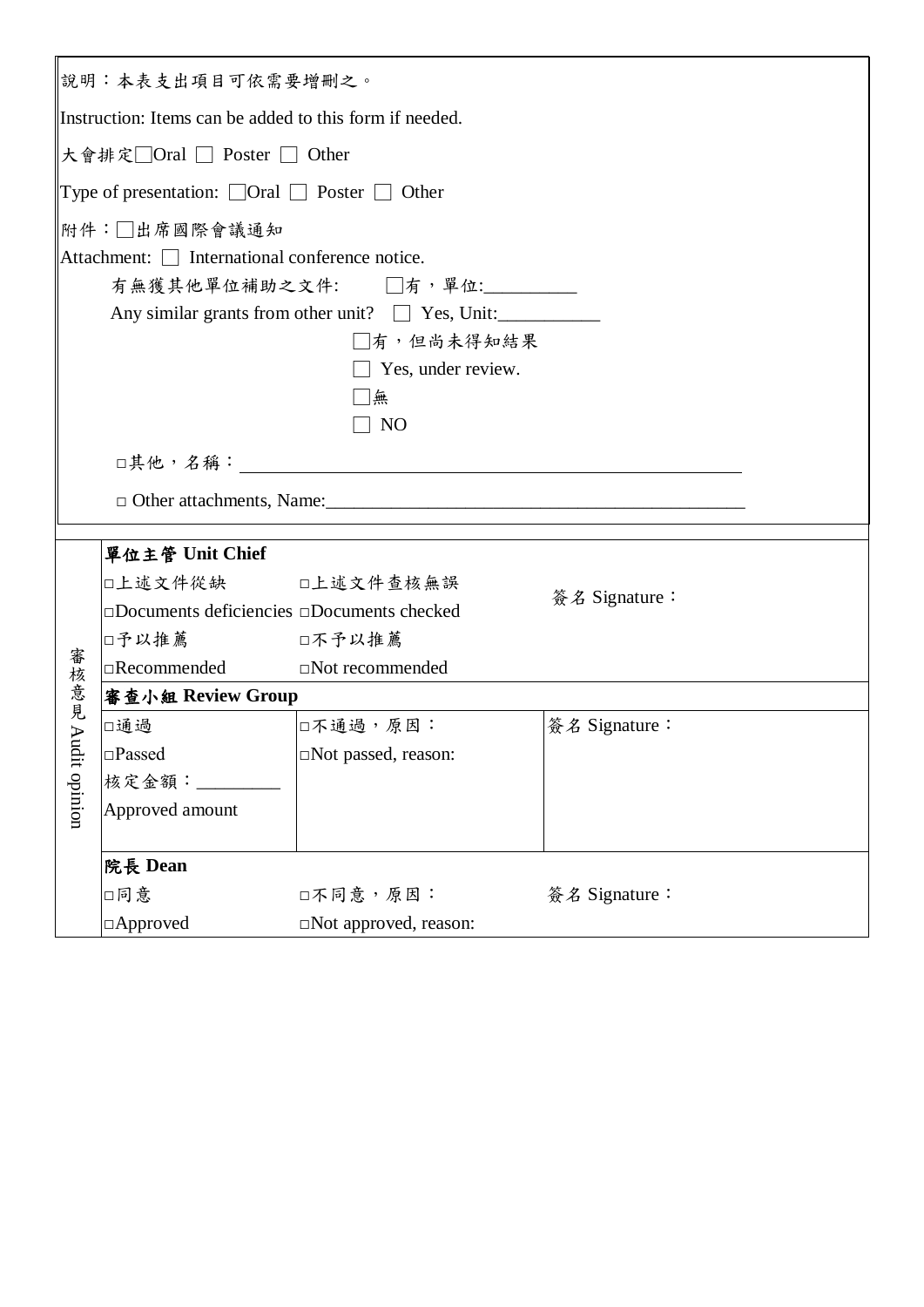# 臺北醫學大學醫學工程學院補助學生出席國際學術會議報告書

## **Appendix 2: College of Biomedical Engineering, Taipei Medical University Report of Students Attending International Conferences**

|                                                                                                                            |                                                                      | Date:                                                                                 | yr. |
|----------------------------------------------------------------------------------------------------------------------------|----------------------------------------------------------------------|---------------------------------------------------------------------------------------|-----|
| 報告人姓名<br>Name                                                                                                              |                                                                      | 單位及職稱<br>Unit and position                                                            |     |
| 會議時間                                                                                                                       |                                                                      | 會議地點                                                                                  |     |
| Date of conference                                                                                                         |                                                                      | Place of conference                                                                   |     |
| 會議名稱                                                                                                                       | (CN)                                                                 |                                                                                       |     |
| Name of conference                                                                                                         | (ENG)                                                                |                                                                                       |     |
| 發表論文題目                                                                                                                     | (CN)                                                                 |                                                                                       |     |
| Topic presented                                                                                                            | (ENG)                                                                |                                                                                       |     |
| 論文指導教授                                                                                                                     |                                                                      |                                                                                       |     |
| Thesis Advisor                                                                                                             |                                                                      |                                                                                       |     |
|                                                                                                                            | 報告內容可包括下列各項,以一頁為限                                                    |                                                                                       |     |
|                                                                                                                            | Summarize the agenda attending the conference                        | The following section could be included in the report, and not exceed to 1 page of A4 |     |
|                                                                                                                            | Activities of on-the-spot visit Can be omitted if there is not any). |                                                                                       |     |
|                                                                                                                            |                                                                      |                                                                                       |     |
|                                                                                                                            |                                                                      |                                                                                       |     |
|                                                                                                                            |                                                                      |                                                                                       |     |
|                                                                                                                            |                                                                      |                                                                                       |     |
| 一、參加會議經過<br>二、與會心得<br>Experiences of attending the conference<br>三、考察參觀活動(無是項活動者省略)<br>四、建議<br>Suggestions.<br>五、攜回資料名稱及內容 | Name and content of documents taken back.                            |                                                                                       |     |
| 單<br>位                                                                                                                     | 主<br>管                                                               | 院                                                                                     | 長   |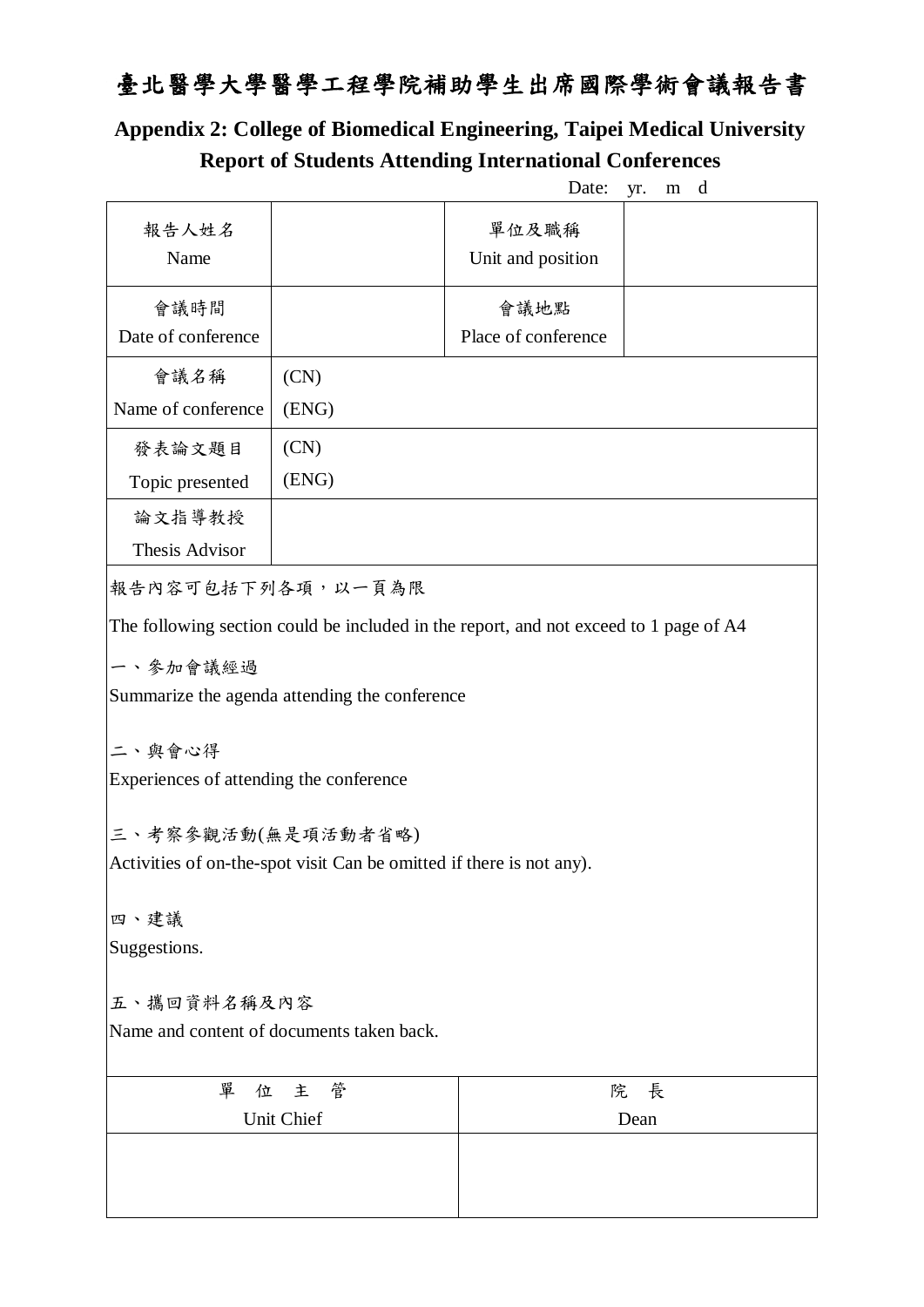### 臺北醫學大學醫學工程學院補助學生出席國際學術會議切結書

#### **Appendix 3: College of Biomedical Engineering, Taipei Medical University Declaration**

#### 切結書 **(Declaration)**

- 1. 本人為本發表論文之「第一作者」或「通訊作者」(I am the first author or correspondence author of this published paper or presentation
- 2. 此論文以「臺北醫學大學」名義發表 (This paper was published under the affiliation of Taipei Medical University)
- 3. 本論文為「首次」發表於國際會議之論文(This is the first publication in an international conference)
- 4. 本發表論文之其他合著者未以同一論文向本校或其他單位申請

補助。(No other grants have been applied by the co-authors from TMU or any other off-campus units.)

本切結書中之內容,如有不實情事,本人願負一切責任 (I certify that

all information provided as part of this application is true and correct to the best of my knowledge )

以上

### 特此聲明,以資證明

此致

#### 臺北醫學大學

申請人 (Applicant) : \_\_\_\_\_\_\_\_\_